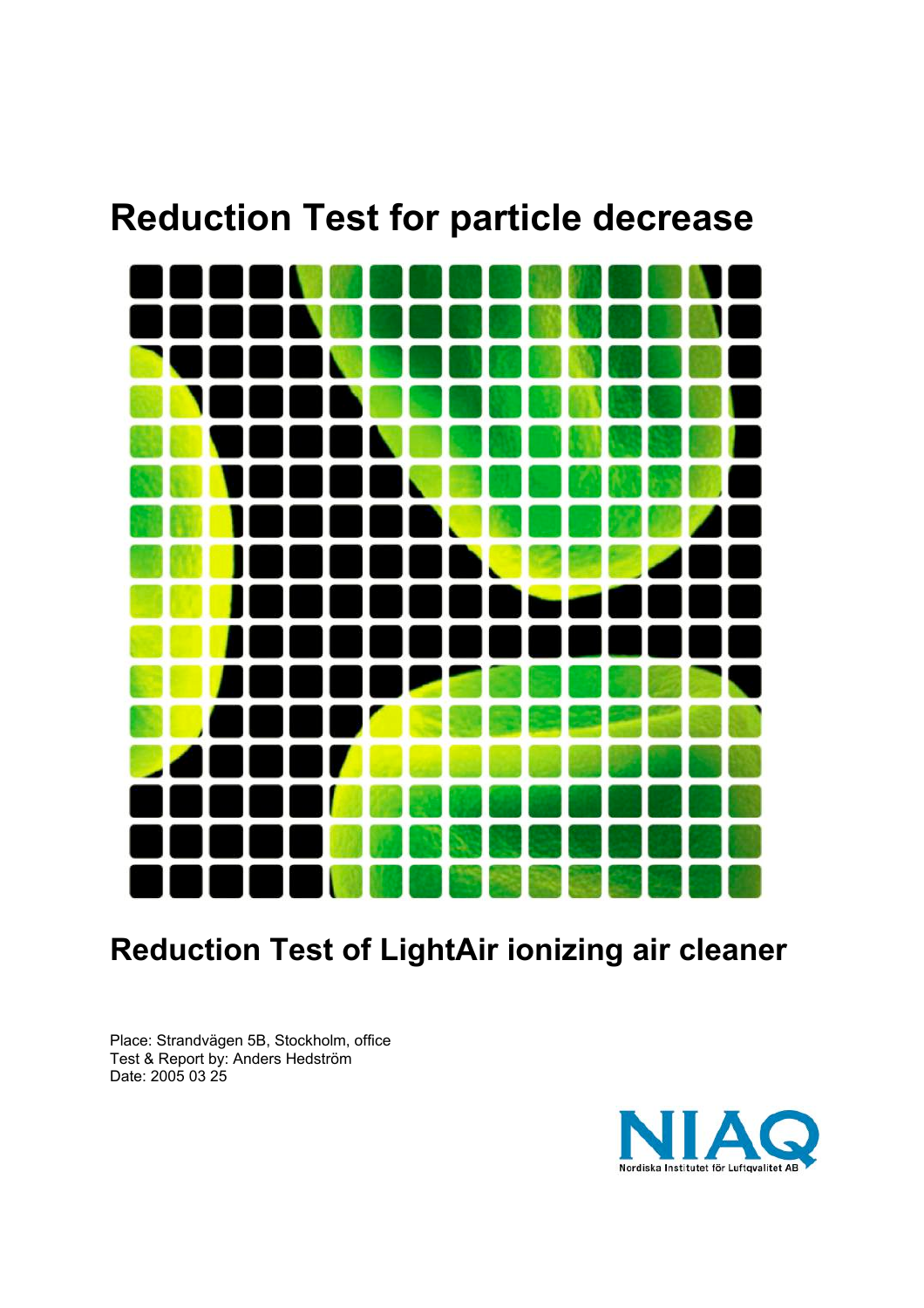## **Table of contents**

| Summary                                                       | 3               |
|---------------------------------------------------------------|-----------------|
| <b>Test conditions</b>                                        | 4               |
| Method                                                        | 4               |
| Conclusion                                                    | 4               |
| General information                                           | 5               |
| Airborne particles                                            | 5               |
| Asthma symptoms & allergies                                   | 6               |
| Increasing interest for indoor air quality among the public   | 6               |
| Passive smoking                                               | 6               |
| The importance of house cleaning for the indoor air environm. | 6               |
| Diagram D-Trak                                                | $\overline{7}$  |
| Diagram Ci500 $(0.3 - 0.5$ m) & reference                     | 8               |
| Diagram Ci500 $(0.5 - 1 \text{ m})$ & reference               | 9               |
| Diagram Ci500 (1 - 5 _m) & reference                          | 10              |
| Diagram Ci500 (5 - 10 m) & reference                          | 11              |
| Diagram Ci500 (10 - 25 _m) & reference                        | 12 <sup>2</sup> |
| Diagram Ci500 ( $> 25$ m) & reference                         | 13              |
| Diagram 0.02 - 1.0 m & reference                              | 14              |
| Additional remarks & comments                                 | 15              |
| Appendix: Airborne Particles in Sick and Healthy Buildings    | 16              |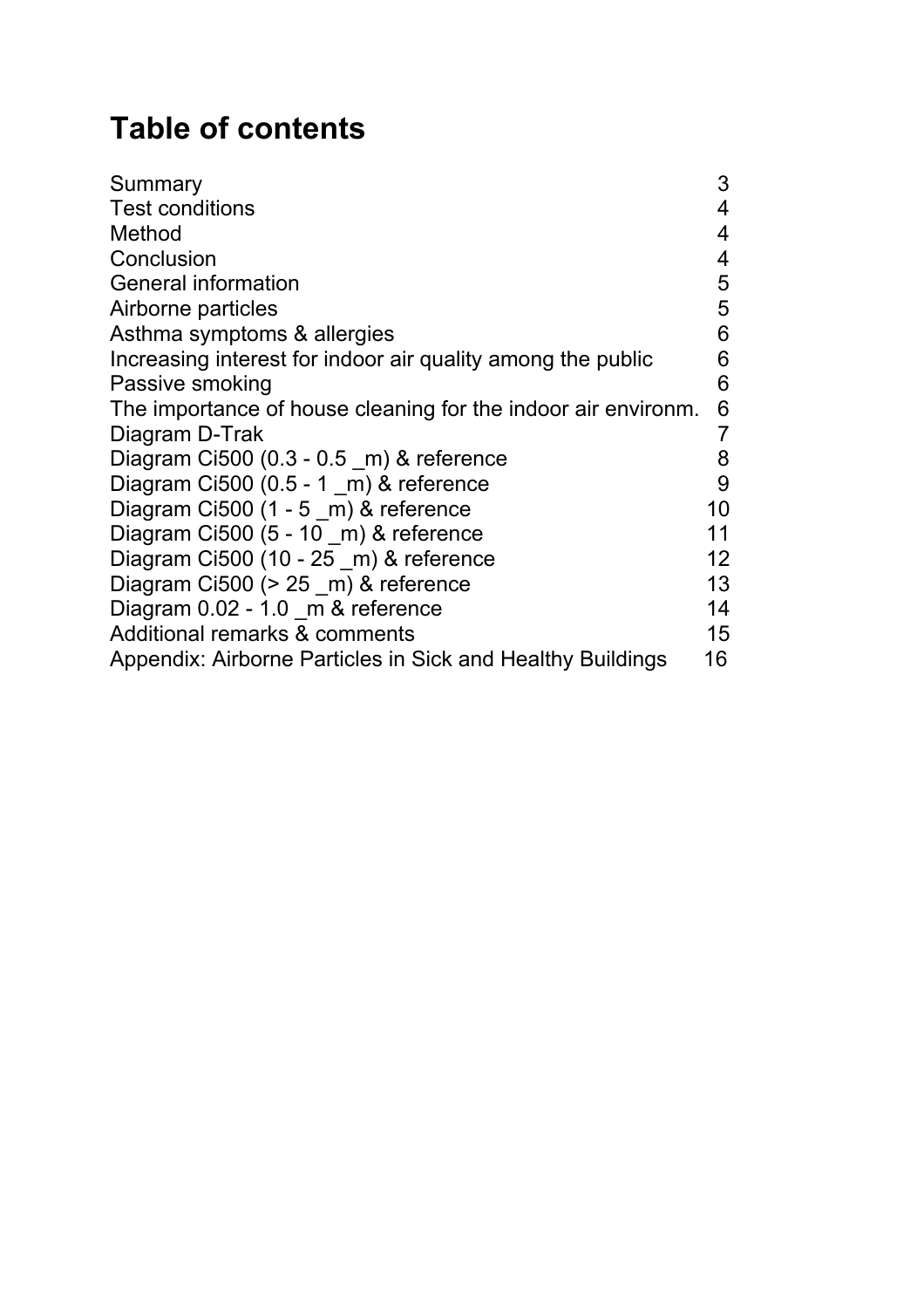## **SUMMARY**

LightAir is a good ionizing air cleaner with collector. It cleans well across all particle sizes, which is unusual for this type of air cleaning. LightAir cleans the air very well within the smallest particle spectrum that can enter the lower parts of the lungs (which causes the most severe health problems). The results of this particle reduction test are consistently good considering the ionizing technique. Even in comparison with Ulpa filters and other mechanical filters the cleaning is good. LightAir handles the larger particles that stay in the upper part of the respiratory organs more than well, which is surprising. This is also a very good quality aspect since larger particles often settle very quickly and therefore never reach the collector. After the test we could clearly see a thin layer of dust on the collector.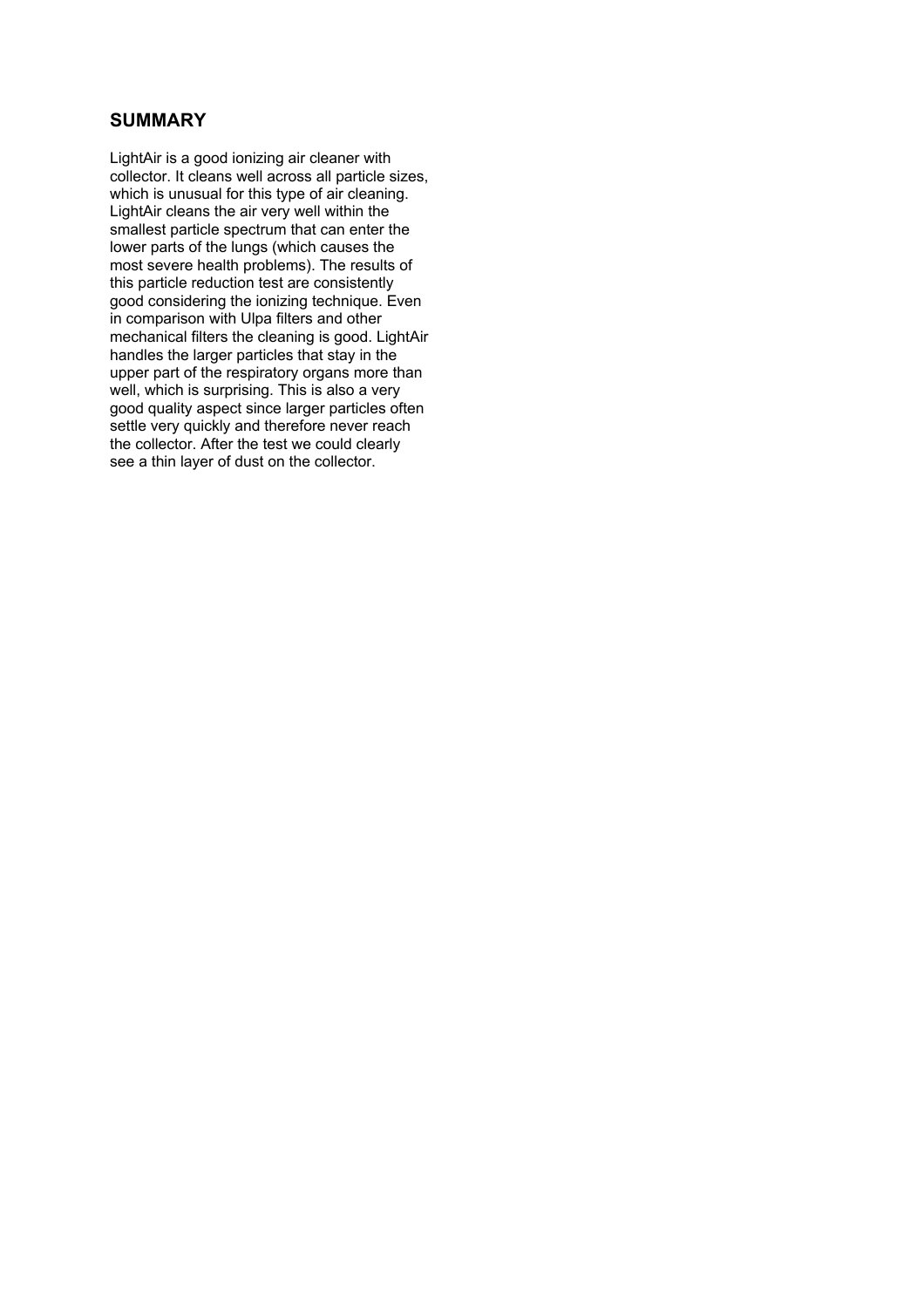## **TEST CONDITIONS**

Test leader Anders Hedström from NIAQ (Nordic Institute for Air Quality) carried out the test of the LightAir ionizing air cleaner. This LightAir air cleaner was of table top/floor type with a round acrylic transparent foot and decorative LED lights.

The test was conducted as a 20 minutes particle reduction test in a 7,5 m2 office room with a window and normal ventilation outlet/inlet. Normal activities were carried out in the surrounding office (computer, fax, telephone, dustbin, etc.). During the actual test the door to the office room was closed to receive reliable test results.

The LightAir air cleaner was placed on a sideboard at around a 100 cm height. All the testing instruments were also placed in the room. The test leader gathered information on the air quality in the room before the LightAir air cleaner was put on and after. He also informed and illustrated to the rest of the group how the test was going to be carried out.

### **METHOD**

The first part of the test was a 10 minutes reference measure (see appendix) that shows how the air quality was before the air cleaner was turned on. After the 10 minutes had passed the air cleaner was put on and the particle reduction test was running for 20 minutes.

The test was conducted with particle counter OPC, CPC, ozone counter and a mass counter that measures what types of particles the tested air contains. This real time test was carried out with all the different measuring techniques correlated. The reason for this was to receive a clear picture of what particles LightAir air cleaner was good or less good at eliminating.

#### **CONCLUSION**

LightAir has a very good ionizing technology. There are many advantages with this technology that mechanical air cleaning technologies do not have. The operational advantage of simplicity and good construction is only one out of many aspects giving the ionizing technology advantages before mechanic filtration. The LightAir air cleaner is also completely free from ozone production, which is very unusual, almost unique, for any ionizing air cleaning devices. There are possibly some disadvantages with

ionizing technology. We are not sure today what effect charged particles could have on our mucous membranes. There are also some question marks about how these ionizing devices handle bacteria that cannot be charged.

However the most important aspect is that the overall cleaning of the air was carried out in an impressively effective way in a normal office environment.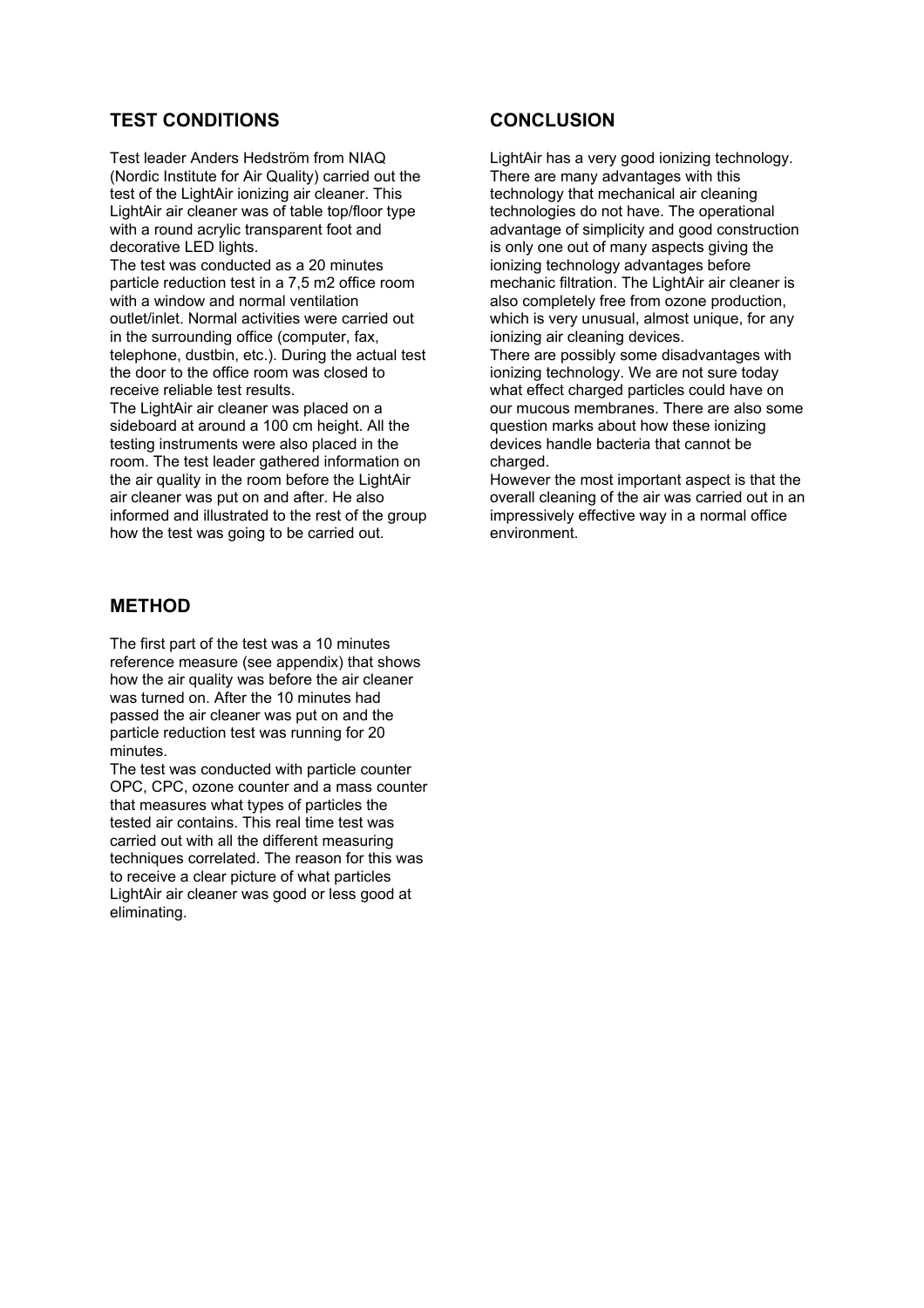## **GENERAL INFORMATION**

People in the industrialized world spend approximately 90% of their life indoors. The basic conditions for good indoor air quality is clean air, not to be mistaken for fresh air. Fresh air is what we call the air that enters through the ventilation system from the outside. To get clean and healthy air you need highly effective air cleaning is required.

The ultra fine particles composed of extremely small components create new, unknown air environments that are very difficult to analyze. The scientific know-how dealing with these environments and particles is complicated, but we know today that these particles cause many of our respiratory problems. Especially the smallest particles that enter all the way in to the alveolus in the lungs where they cause damages and long-term illness like allergy, asthma, lung cancer and also heart and vascular deceases

Short-term health effects can occur in terms of tiredness, headache, respiratory infections, skin and eye problems.

The fixed ventilation systems in buildings are necessary to supply oxygen and extract humidity and other materials. Ventilation filter systems can however not eliminate all particles, especially not the smallest and most harmful ones. An effective gas cleaning or chemical cleaning is not economically reasonable in a ventilation system.

## **AIRBORNE PARTICLES**

From extensive research of air pollution in the outdoor air and large epidemical studies we know that there is a very strong correlation between particle levels and health. The correlation is bigger for small particles (<2,5 mm) than for larger. Already at very low levels of dust outdoors (>15 mg/m3) can negative health effects can be proven.

If our airways and lungs are exposed to high levels of ultra fine particles (0,01-0,1 mm) inflammatory lung deceases can occur. The ultra fine particles pass through our own cleaning/protection system of mucous that normally protects us and eliminates air pollution from the airways. When the ultra fine particles enter the lung tissue in the most sensitive parts of the lung, they trigger substances to oxide and stimulate the

production of enzymes that destroys the cell permanently. The ultra fine particles also enter the bloodstream, which causes heart and vascular decease (see appendix 4, Small particles – Big Problem, Vicky Stone and Ken Donaldson, Napier University, Edinburgh)

EPA (US Environmental Protection Agency) has put together a collection of extensive scientific reports that shows that particles are dangerous to our health (see Appendix 5, Selected Key studies on particulate matter and health, 1997-2001).

More than 800 scientific reports have been published since 1996 in this area, partly due to increased allowance from EPA for these kinds of studies. A summary of these reports confirms the correlation between particle pollution and deceases, sickness, hospital visits and early death. The most important points in the reports are:

- Important long term studies are now fully confirmed and validated
- New short term studies confirm cause of death
- New analysis show that a life can be shortened by months and years rather than days due to particle pollution
- Recent studies on test animals and people have shown heart related problems due to particle pollution, which can explain the biological mechanisms leading to death.

#### **ASTHMA SYMPTOMS AND ALLERGIES**

Respiratory asthma is a common, often life long and sometimes life threatening decease. During the last decennium several reports have shown the increase of asthma in many countries, mostly among the younger part of the population (Allergy investigation, 1989, Burnley and more, 1990, Magnus and more, 1991). It has been proven that even low levels of organic substances that are normally in indoor air can cause inflammatory reactions in the upper respiratory system (Koren and more, 1992). And the correlation between asthma related symptoms and VOC-levels at home has been proven ( Norbäck and more, 1995) as well as the correlation between asthma and mould (Burr and more, 1988). It has been suggested that environmental aspects that can cause inflammation in the respiratory system could be one of the reasons for the increased level of people suffering from asthma (Allergy Investigation, 1989).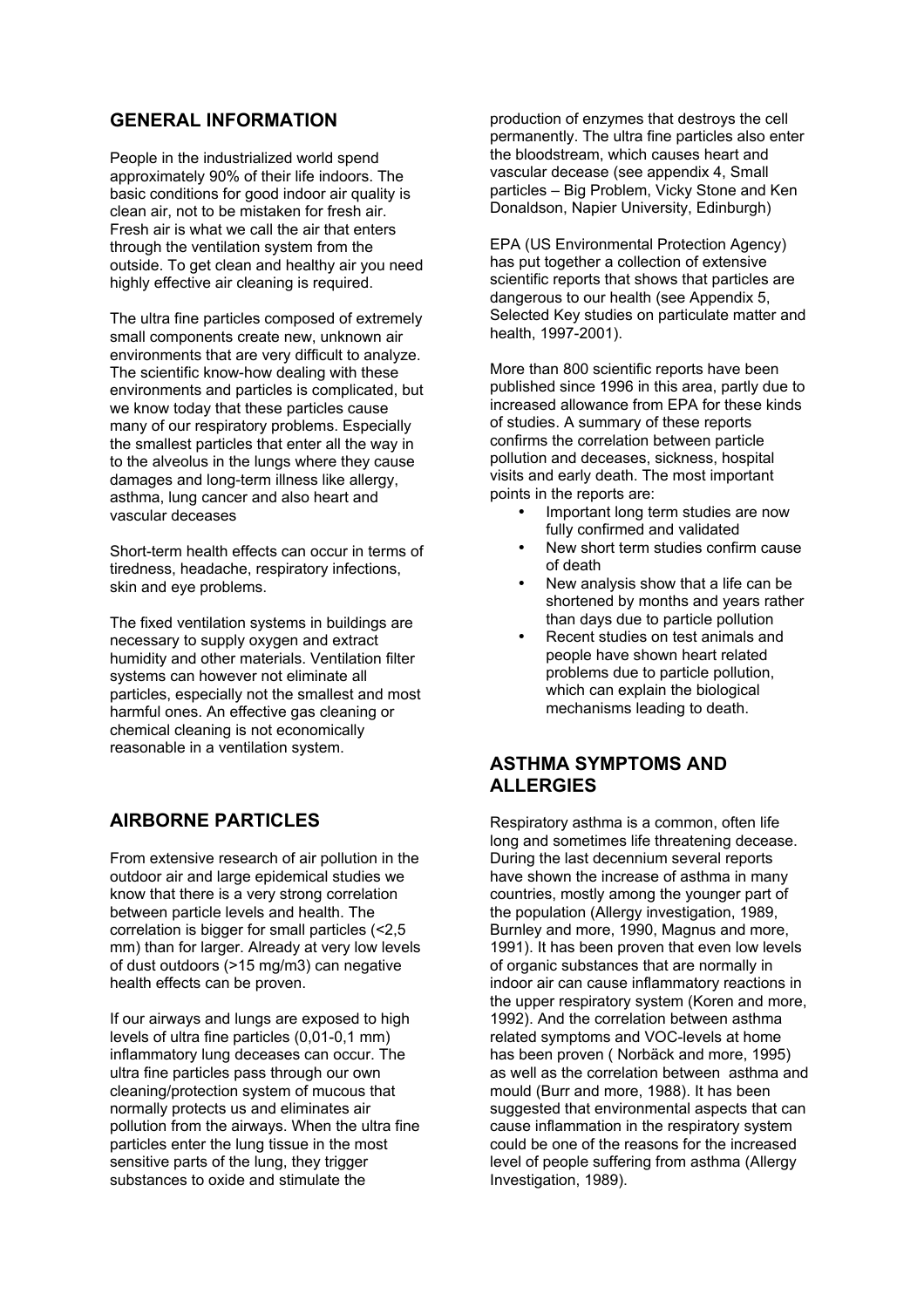## **INCREASING INTEREST FOR INDOOR AIR QUALITY AMONG THE PUBLIC**

The proportion of the Swedish population who believe that the indoor environment is important for the health is 60-70% and it gradually increases according to the Peoples Health Institute (1999). The same report shows that dry air, dust/dirt and noise are among the problems that are mostly mentioned and that people who are seldom outdoors are more sensitive to allergies and asthma.

## **PASSIVE SMOKING**

One of the major known indoor air pollution is tobacco smoke. An increased level of respiratory infections leading to pneumonia or bronchitis has been confirmed for people who are affected by passive smoking (Sundell J, Kjellman M, 1995). And passive smoking is a very common background cause for children developing asthma.

## **THE IMPORTANCE OF HOUSE CLEANING FOR INDOOR AIR ENVIRONMENT**

I is well known since many years that house cleaning is of great importance to the indoor environment. Dust and particles indoors emanate from materials in the building, like for example from wearing down floors and carpets, isolation material etc. (Lundqvist, 1986). But most of the indoor dust is created by people and their activities. Dust indoors in non-industrial premises generally consists of fibers from clothes, allergens from animal fur, food remainders and paper (Lundqvist, 1986). Some dust particles, like animal fur, we carry with us from other environments (Munir and more, 1993). Particles, especially the ultra fine ones are from cooking, smoking, vacuum cleaning etc. These particles are often carriers of allergens and trace elements. Dust can also be a carrier of different chemical pollutants from industrial activities and building/interior materials. Dust contains microorganisms like virus, bacteria and mould, which can grow in parts of buildings where temperature and humidity are favorable and be spread by people. This risk will increase if cleaning is not done properly.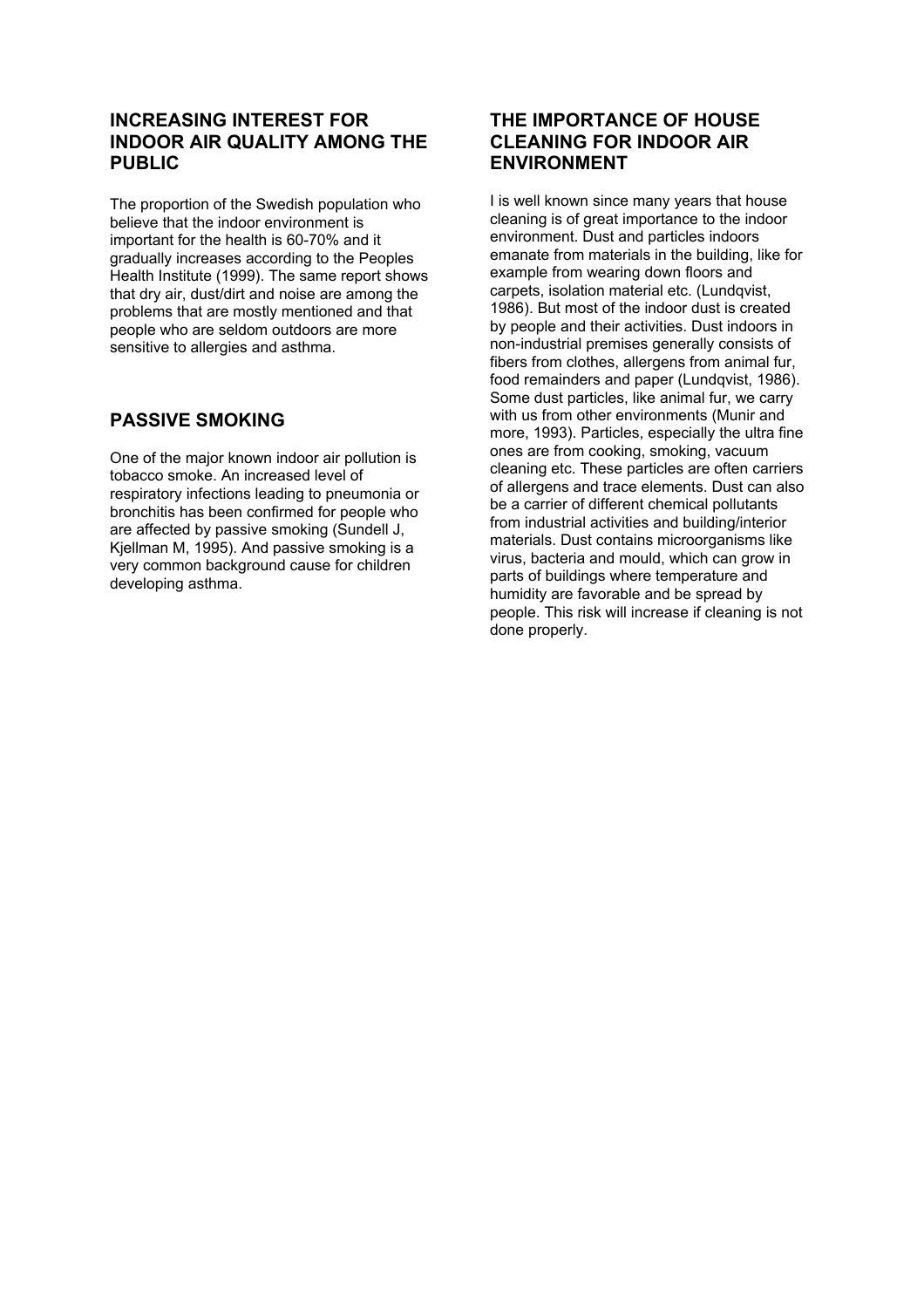# **Test Results & References of LightAir ionizing air cleaner**

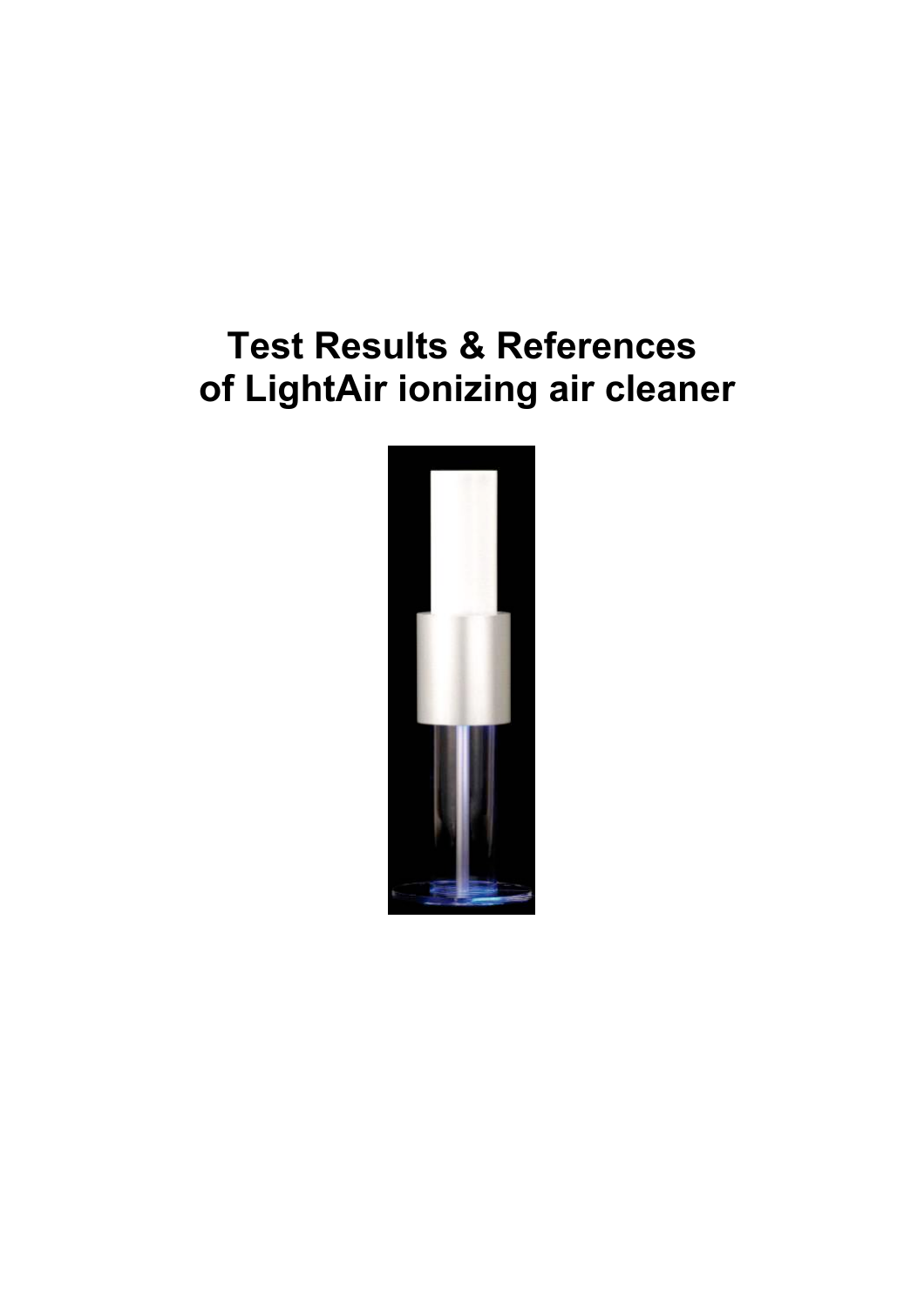

Here we can observe the mass of particles in the air, especially the larger ones. We can see that the particle content of 50 µg/m3 in 20 minutes has been reduced to a level of 25 µg/m3 meaning a mass reduction of 50% which is a very good result. The reason is the efficient collaboration in between the ionizer and the collector and how the voltage affects the air. The efficiency of an ionizer is mostly due to the sharpness of the corona and also the created electrical charge. 20 µg/m3 is considered a low value





The upper graph shows the reference result that was taken before the reduction test. The graph below shows the average result after 19 minutes of cleaning. As one can see there is a clear improvement within this particle spectrum after cleaning.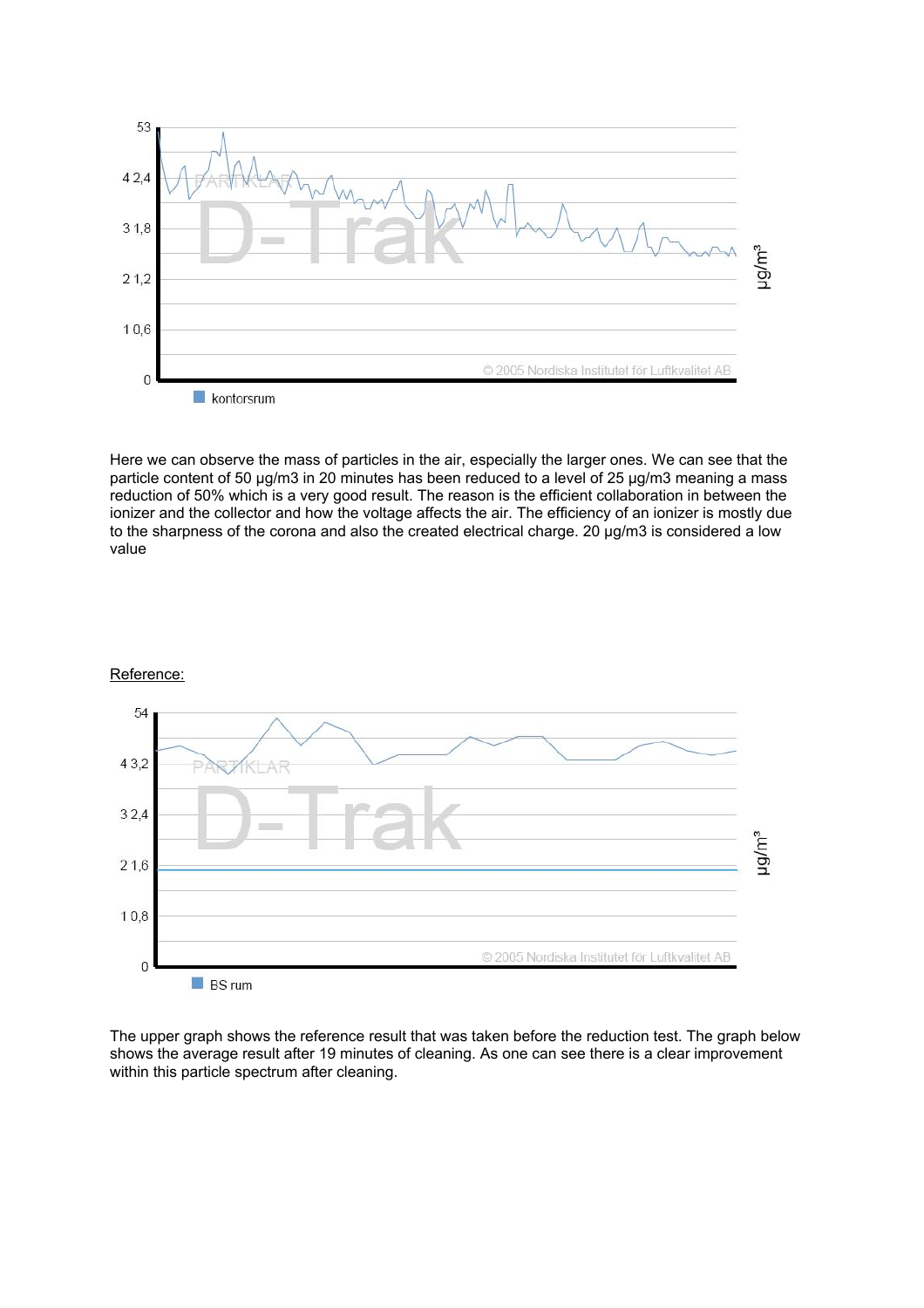

Here we observe the particles which are the most difficult to catch in a conventional mechanical filter. The gray line is the average of normal air. This particle spectrum stays rather constant. The cleaning is about 6,85%, which seems not to be very good. It is however important to understand that this technology makes smaller particles cluster and agglomerate into larger size particles that are continuously refilling this particular spectrum. Enormous volumes of nano particles cluster and aggregate into larger particles so what we see in the graph is the result of the reduction of particles of this size and the simultaneous creation of particles of the same size meaning a drastic reduction of smaller size particles. Therefore to still reach a reduction of 6,85% is in fact very good. Within this particle spectrum there are many controlled tests since mechanical filter have difficulties to trap particles of this size. However these particles are considered not very dangerous to our health as our defense mechanism can handle them effectively.



#### Reference:

This particle size show that the ionizing air cleaner does not reduce particles, but creates new larger particles of the small particles tested. The reason for this result is that the nano particles tend to agglomerate to larger particles. The bigger particles are however less harmful to humans. The result after cleaning was 40.000.000 particles/m3.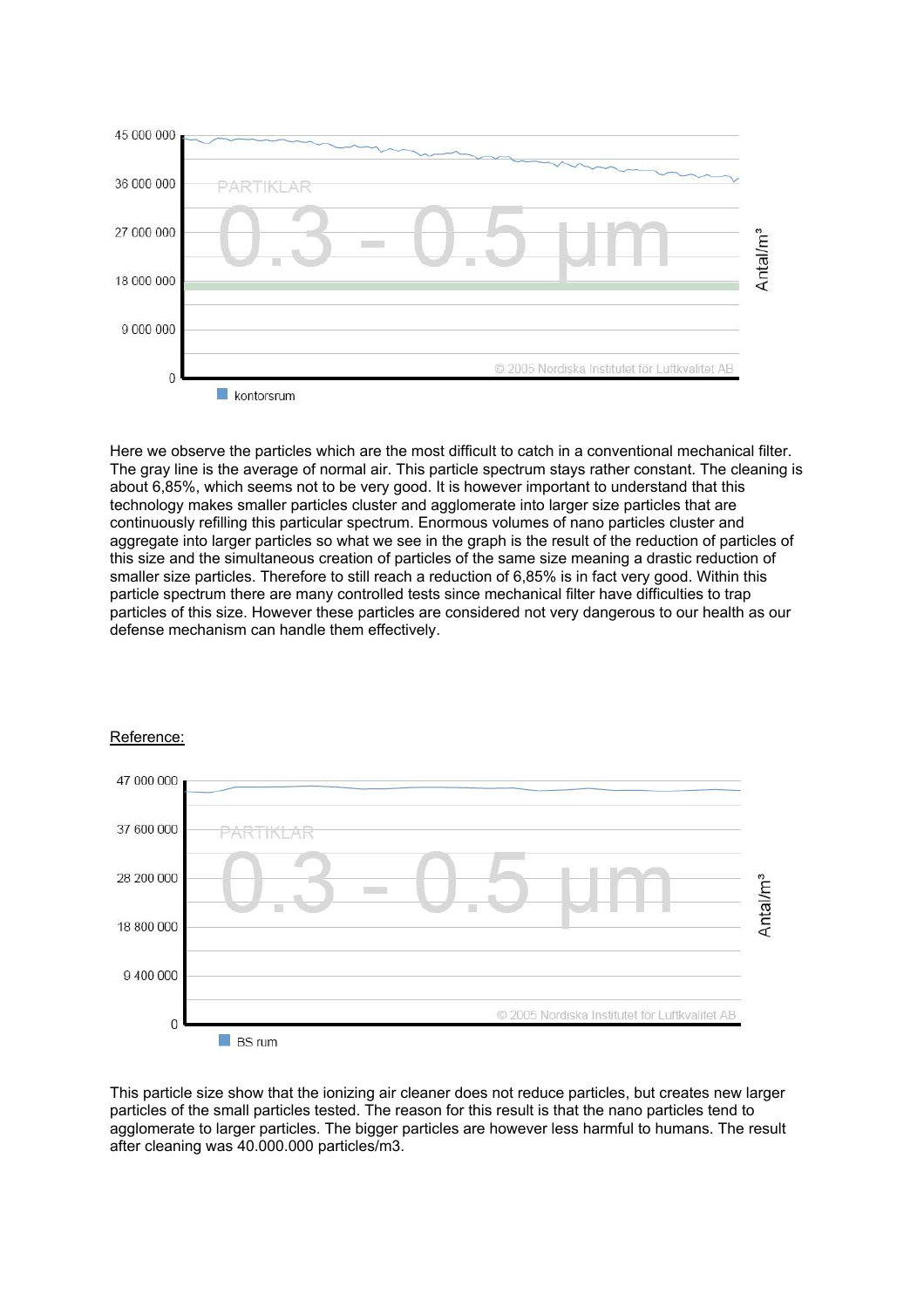

Even in this particle spectrum there are particles that can be inhaled and cause problems but they generally get caught in the upper respiratory system and do not reach all the way out into the alveolus in the most sensitive parts of the lungs. The gray line shows the average of normal air in Stockholm. We can see a reduction from 6.000.000 to 3.500.000 particles per m3 meaning 47% reduction in 19 minutes. This must be considered very good as the technology creates particles also of this size from particles in the nano spectrum.





Compare the reference graph, the upper, with the reduction graph, the lower. We can see a clear reduction, which is good. This reference is very stable.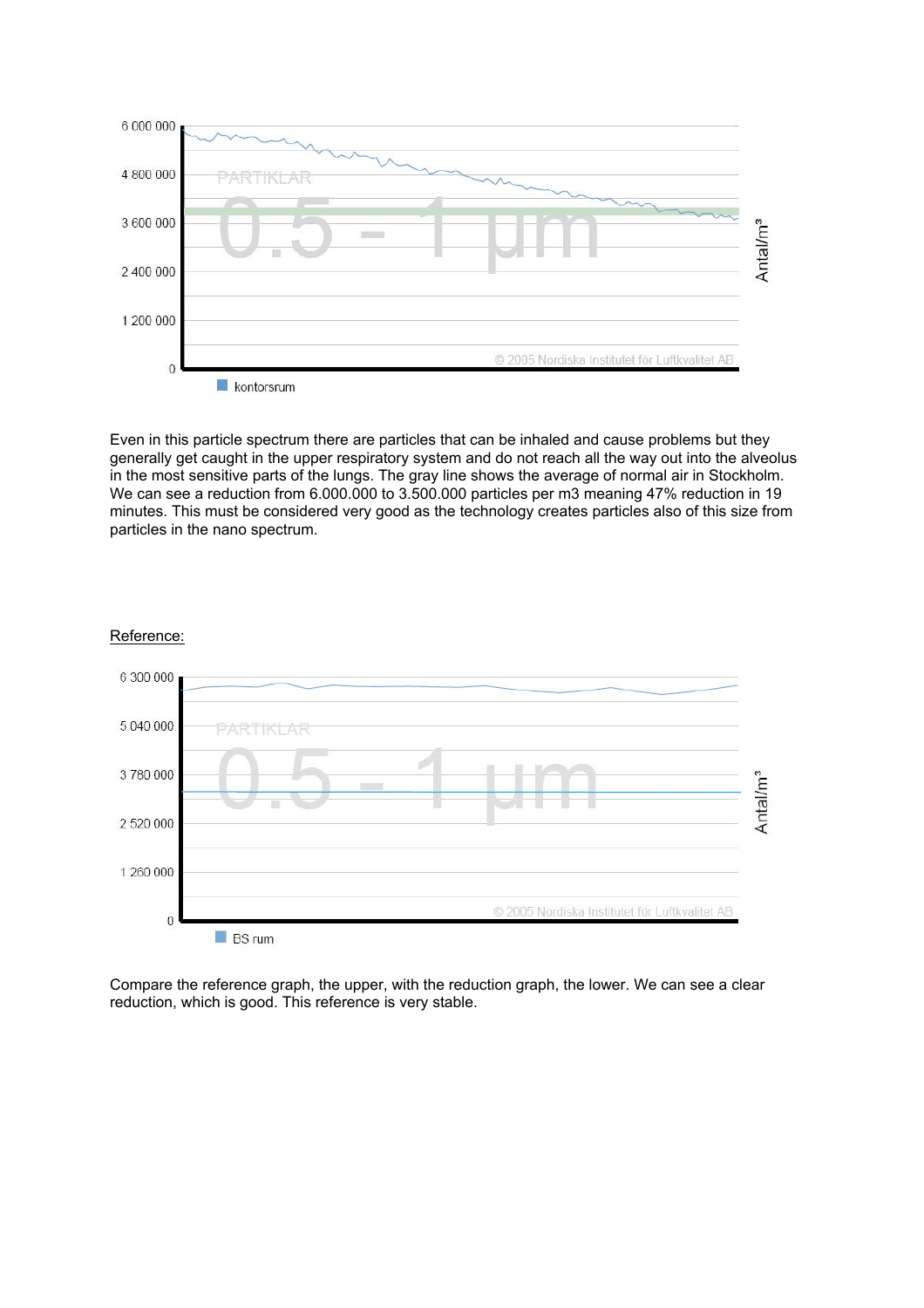

Within this particle spectrum we observe a reduction of 75%, which is good. As these particles can sediment faster than smaller particles they can be more difficult to trap for an air cleaner. The gray line shows an average of normal air in Stockholm. The ionizer continues to show a good result. Within this spectrum you will find bacteria and certain pollen.



#### Reference:

Again, we can observe a stable a apparent level where the particles are of the same number under a longer period of time.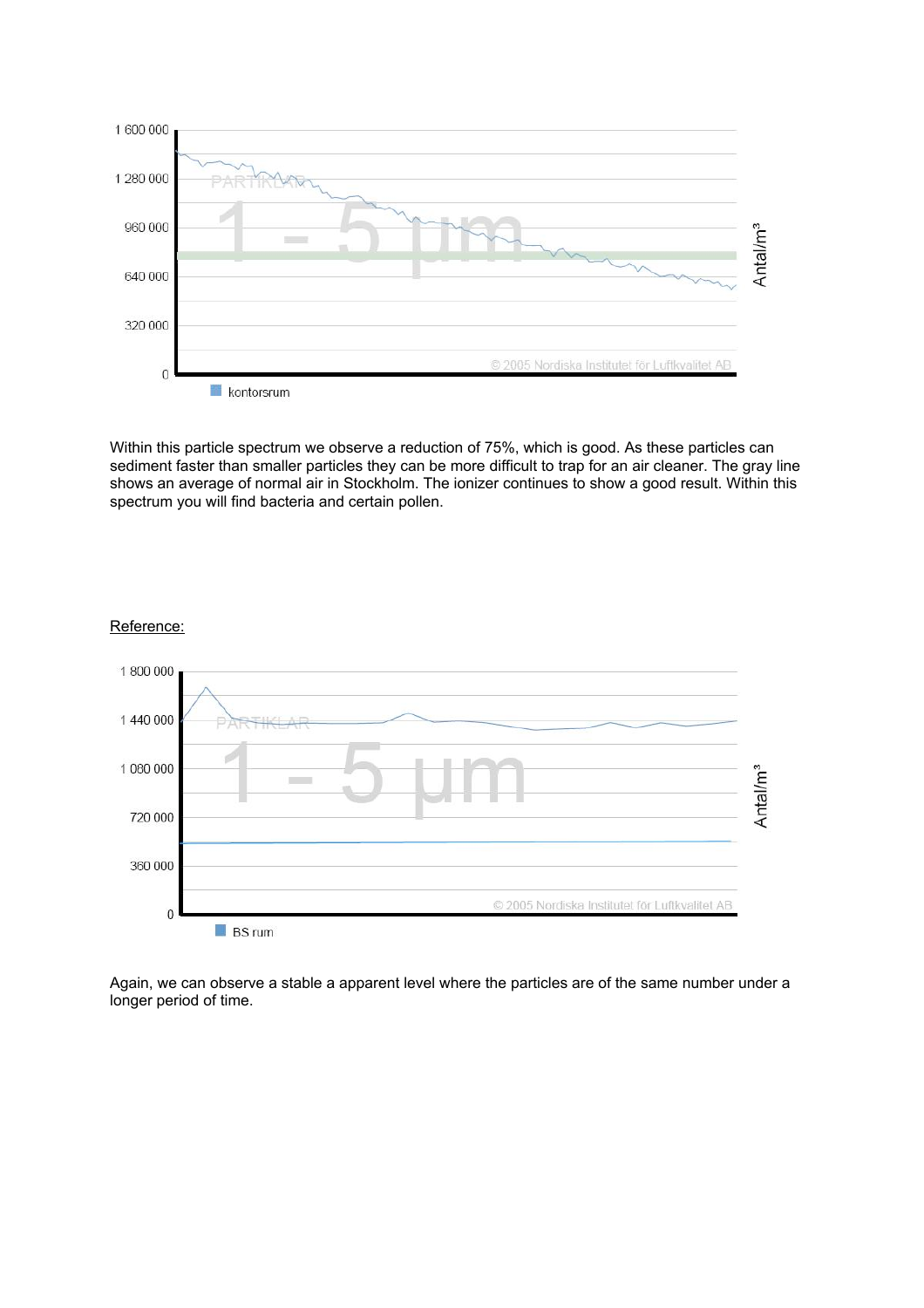

These particles are the first to be seen by the human eye. They sediment fast. We can observe that the ionizer does a good job reducing the number of particles to a level far below the average of good quality air. The reduction of 75% is very good.



#### Reference:

The lower graph shows result after cleaning. Again we can see that the smaller particles to some extent agglomerate. There should also be some sedimentation.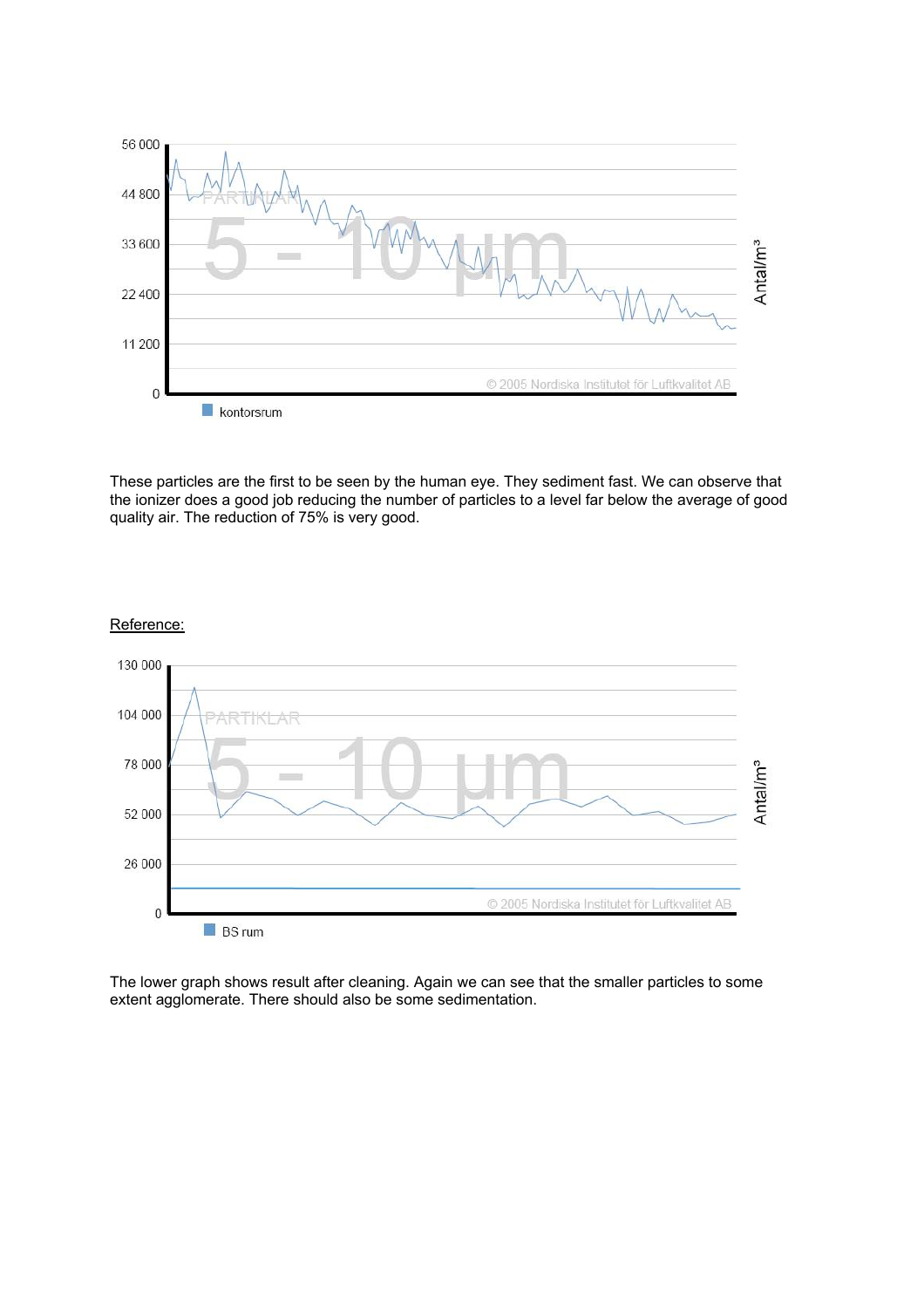

The larger particles are being reduced according to this graph proving the effect of the ionizer. Very good.



#### Reference:

The straight lower graph shows after cleaning. Particles in this size are emitted mostly from paper and similar.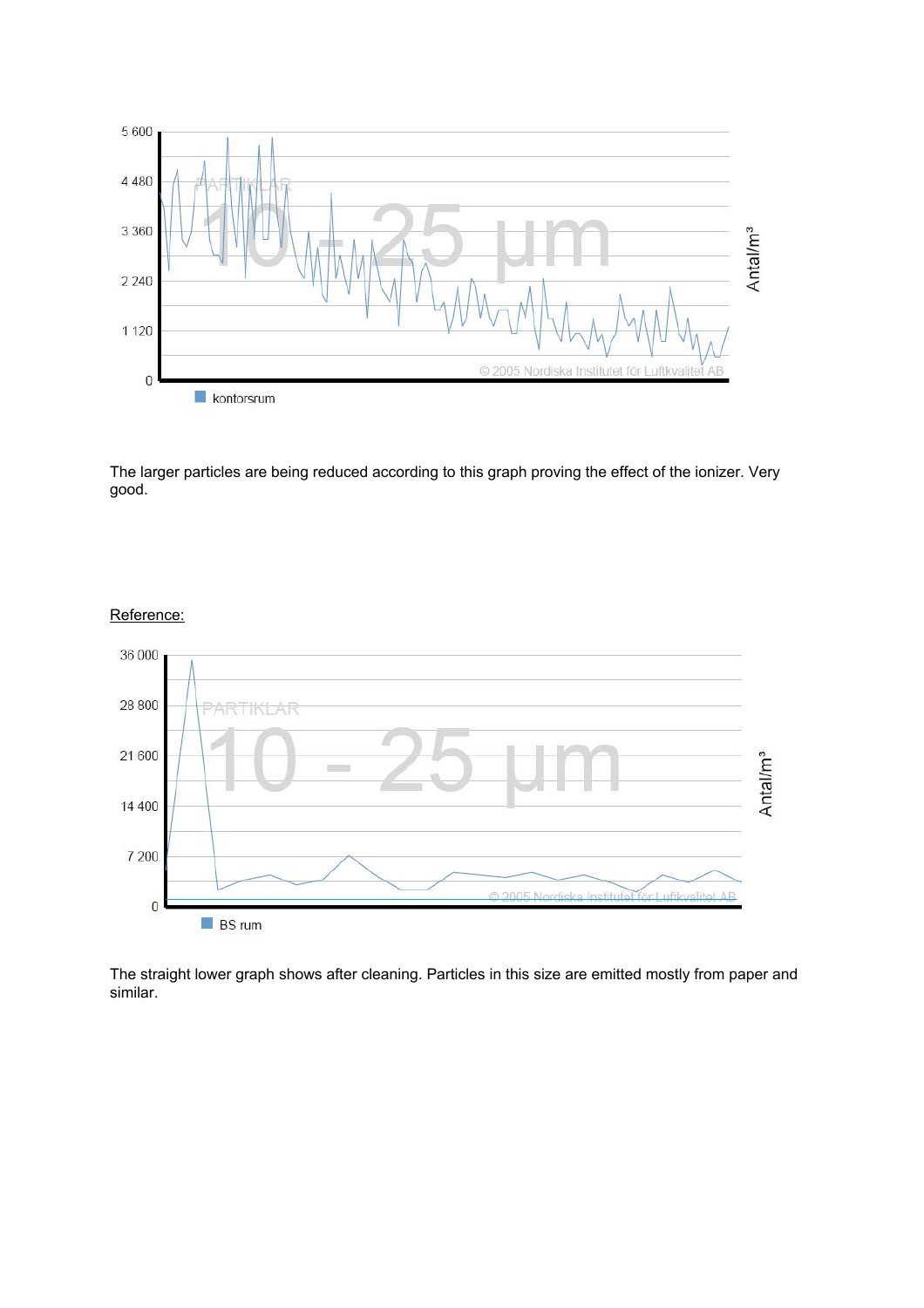

In this spectrum we see the particles meaning dust. The beginning of this graph is especially interesting as it shows the clustering of smaller into larger particles actually temporarily increasing the number of large particles in this spectrum. Then the curve drops rapidly down to almost 100% cleaning in this particle spectrum of dust. This is a remarkable and excellent result by a passive air cleaner. We can also observe that the particle level is kept low after the initial reduction.

#### Reference:

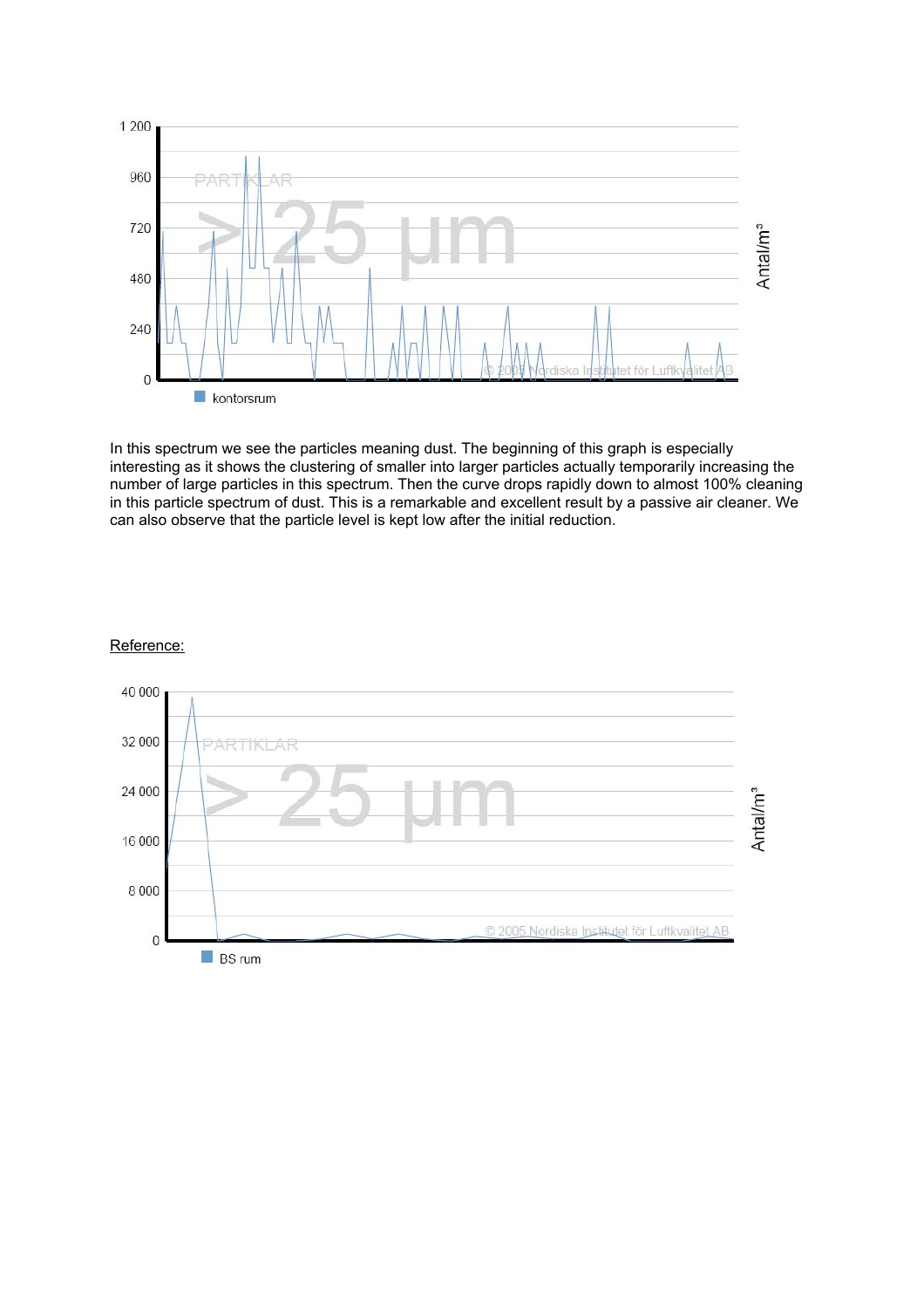

Here we observe the absolutely smallest particles in the air. These nano particles derive from car exhaust, combustion and photochemical catalytical production.

The gray line is the average of normal air in Stockholm. At the beginning of the graph there were about 9.000 particles per cm3 air, which is 9.000.000.000 per m3. Note that this is in normal office environment in Stockholm. After 20 minutes the level has been reduced to 5.000 particles per cm3, which is a reduction of 47%. The average for an office without air cleaning in Stockholm is about 7.300 particles per cm3. To be able to reach a level of 5.000 particles per cm3 when at the same time the outdoor air was measured to contain 20.000 particles per cm3 is very good In such a short period of time.



#### Reference:

The upper reference graph show high values. The lower graph show result after cleaning. Note the big difference. It is very difficult to clean within this particle spectrum since the particles are so small and the room can already be considered clean. This is a difficult test for the ionizing air cleaner, which it perform very well (Please see reduction test above).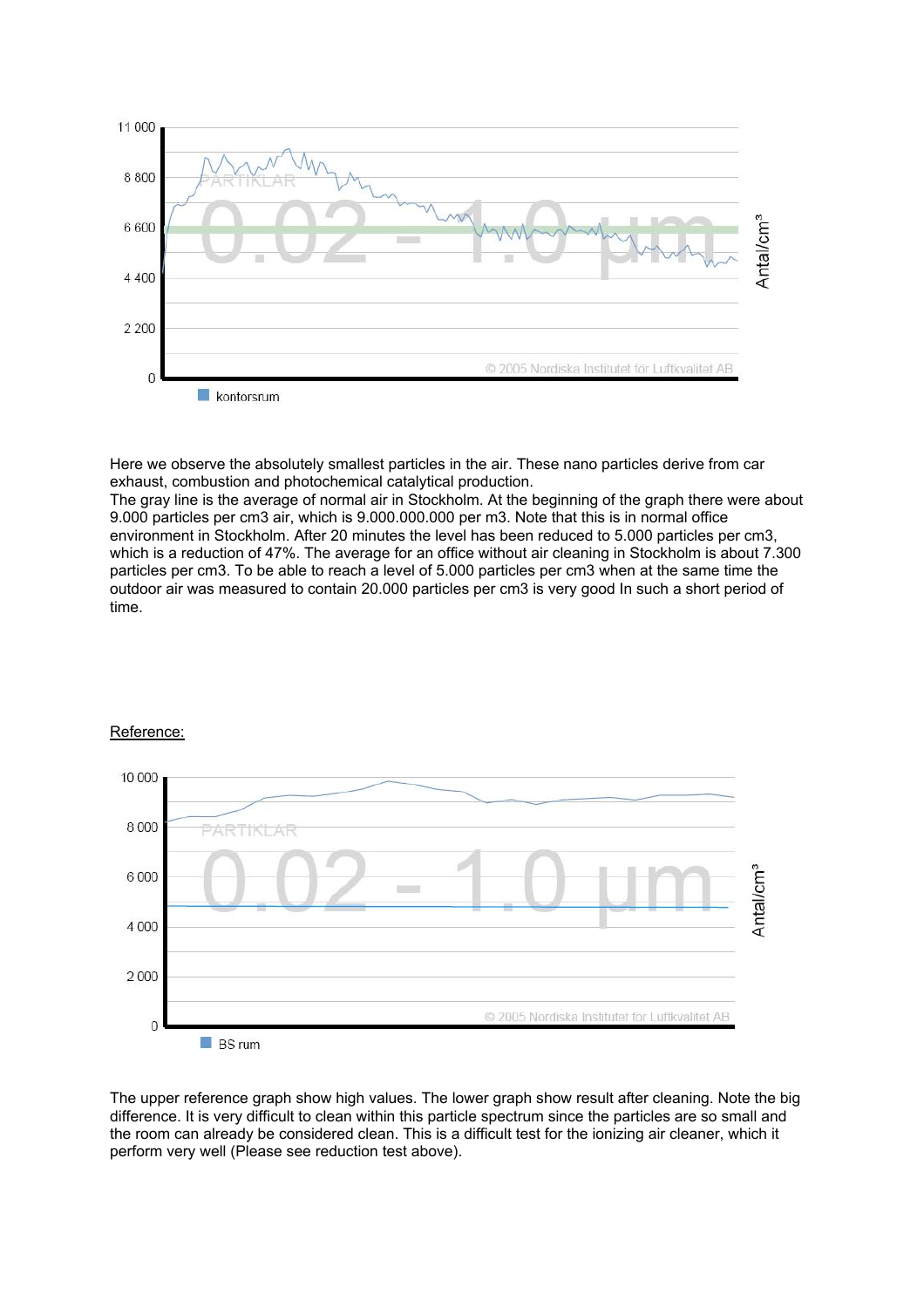#### **ADDITIONAL REMARKS & COMMENTS**

The decay test was carried out according to the norms of ISO 14644 clean room standard of particle testing and according to the IEST standards for testing of nano particles. The test was carried out in a normal office environment in Stockholm. The evaluation of the LightAir air cleaner has shown that it cleans the air well and does not create any byproducts like ozone. The level of ozone was measured throughout the test whereby no measurable level could be detected. NIAQ test techniques and methods are based on the Swedish Standard SS-EN ISO 14644-1, SS-EN ISO 1644-2, and IEST-G-CC1002.